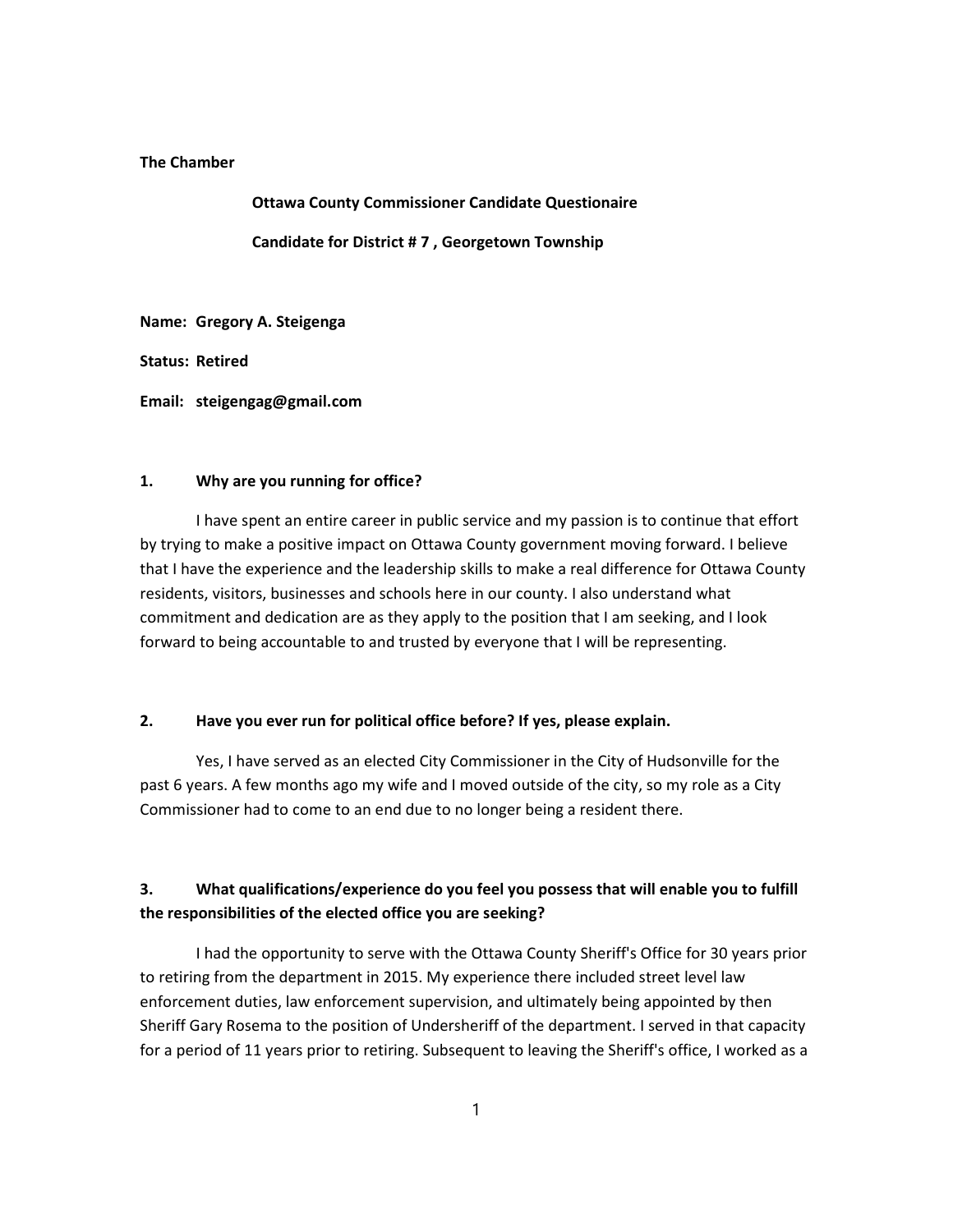City Commissioner in the City of Hudsonville for a period of 6 years.

During my time with the Sheriff's Office and the City of Hudsonville, I was actively engaged in many aspects of public service that I believe has prepared me to successfully engage as a county commissioner here in our county.

#### 4. If elected, what would be your top priorities, and why?

I would advocate for maintaining the lower millage rates that Ottawa County is known for and at the same time continue to be a resource for our residents and our businesses. Safety and security matters would be on the forefront to allow for safe communities where business can thrive and residents and visitors can have that sense of security at all times. Infrastucture matters have to continue to be addressed through any federal/state grant fundings that we as a county can access. In addition, to maintain public services that are second to none to allow for smooth operational relationships with residents, business and schools throughout our county.

# 5. Ottawa is blessed with diverse economic sectors: agriculture, tourism, industrial and commercial. For each of these, what do you think are the issues they will encounter in the next 2 years? If elected, how will you support each of these sectors?

Agriculture in Ottawa County faces the challenge of diminishing land areas due to the ever increasing demand for development of land tracts by housing and other developers. In addition, their costs continue to escalate due to rising fuel, feed and equipment costs. I would advocate for reaching that balance of allowing for development and yet providing for maintaining agricultural areas that are adequate for the agricultural efforts in our county. In addition, we should continue to advocate for federal and state dollars to assist our agricultural operations in any way we can.

Tourism is very important to us as a county and many of our businesses have come to rely on a portion of their sales being attributed directly to tourism. I would advocate that the county continue to maintain an excellent park system in all aspects and to keep our beaches, rivers and lakes well maintained and safe to allow for a desired destination for all visitors.

Industrial and commercial continue to be a mainstay for Ottawa County. Our commercial community is second to none and continues to provide for the day to day needs and desires of our residents along with being a very strong drawing card for people and entities from outside of our county. Both of these sectors are being faced with rising costs along with challenges in finding adequate numbers of employees to provide services and/or to produce their particular products. We must seek solutions to controlling some of these costs to the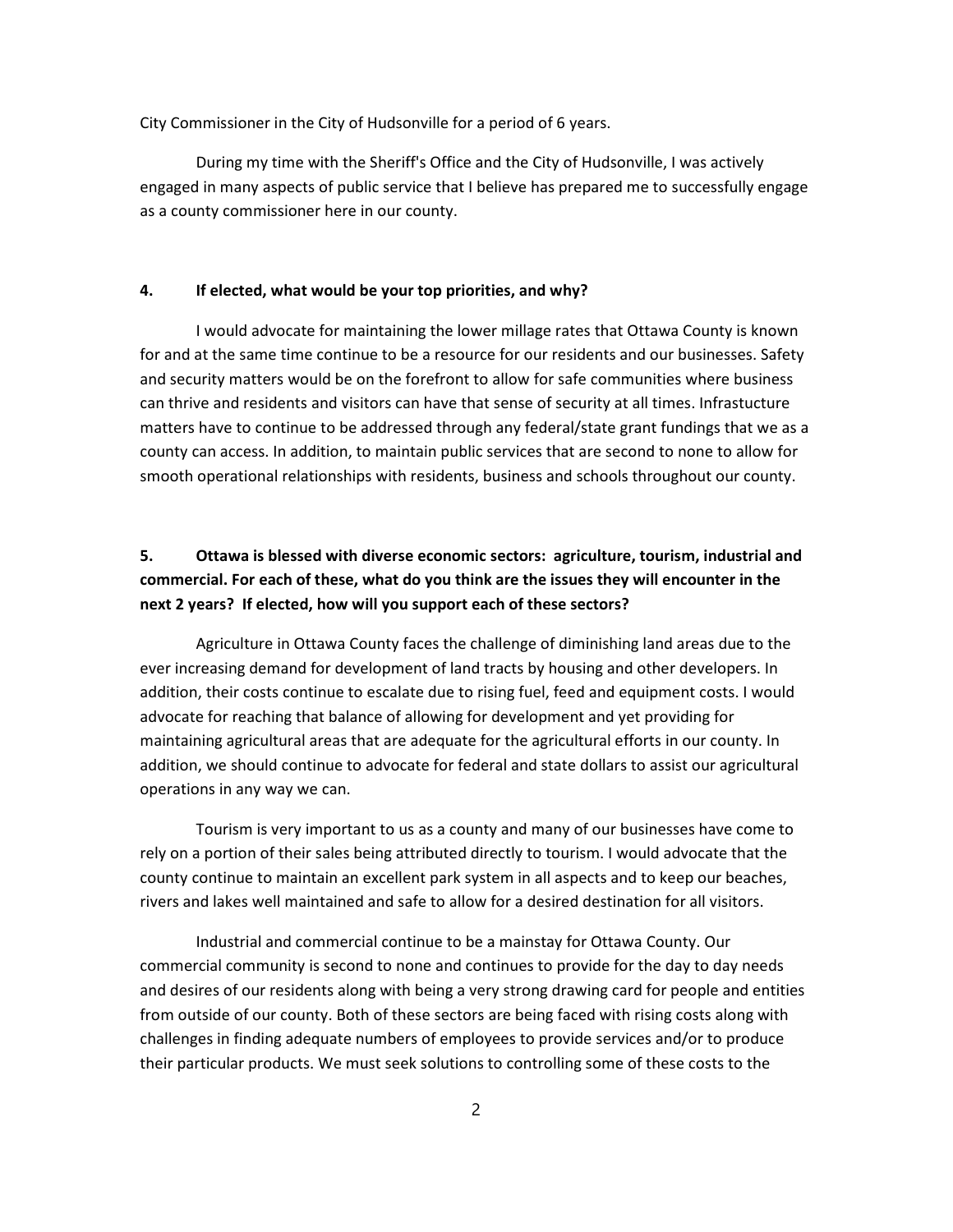extent that we can as well as to advocate for solutions to the growing concerns about lack of workers. As a county, we must continue to provide the necessary services locally through the various county departments and also work hard with our state and federal partners in securing grant funding and related programs that can assist our business community.

## 6. Safety for all citizens is a protection we expect. If elected, how will you ensure that the Ottawa County Sheriff's Department, Ottawa County Health Department and Ottawa County Court system equally and fairly provides safety to our residents?

I had the opportunity to work with the Ottawa County Sheriff's Office for 30 years, prior to retiring from the department in 2015. During my career there, I served as the Undersheriff for many years and was responsible for making sure that the services the department was providing were more than adequate to provide for the best possible security for our residents, buinesses and schools here in Ottawa County. In addition, while serving as Undersheriff, I worked very closely with our Health Department and our court systems in an ongping effort to ensure that the services from these agencies were administered in a fair and equal manner. If elected as a Commissioner, I would utilize my experience in these areas to ensure that safety remains a priority for our jurisdiction in all aspects.

## 7. Ottawa County is financially more secure than many other Michigan counties. This is due to oprevious boards and administrations wisely spending and saving revenues. If elected, what will be your spending priorities for county dollars?

I am a conservative and one of the many things that I respect our county board for is that they have done a very good job in keeping the county financially healthy. I would work hard to maintain this type of approach to how we spend money and at the same time, make sure that we continue to provide the level of services that our residents have come to expect. Safety and security matters would continue to be one of my priorities along with ensuring that our county departments provide the best possible services to our residents.

# 8. Ottawa County is one of the fastest growing counties in Michigan, attracting people from many cultures, ethnicities, and lifestyles to support the growth of businesses throughout the county. If elected, how will you support diversity, inclusion and equity at the county level.

Ottawa County continues to be a place where people want to live and where business and industry want to establish themselves. There are many reasons for this, and I have already cited some of those reasons in this questionare, however, I believe it is very important to be a